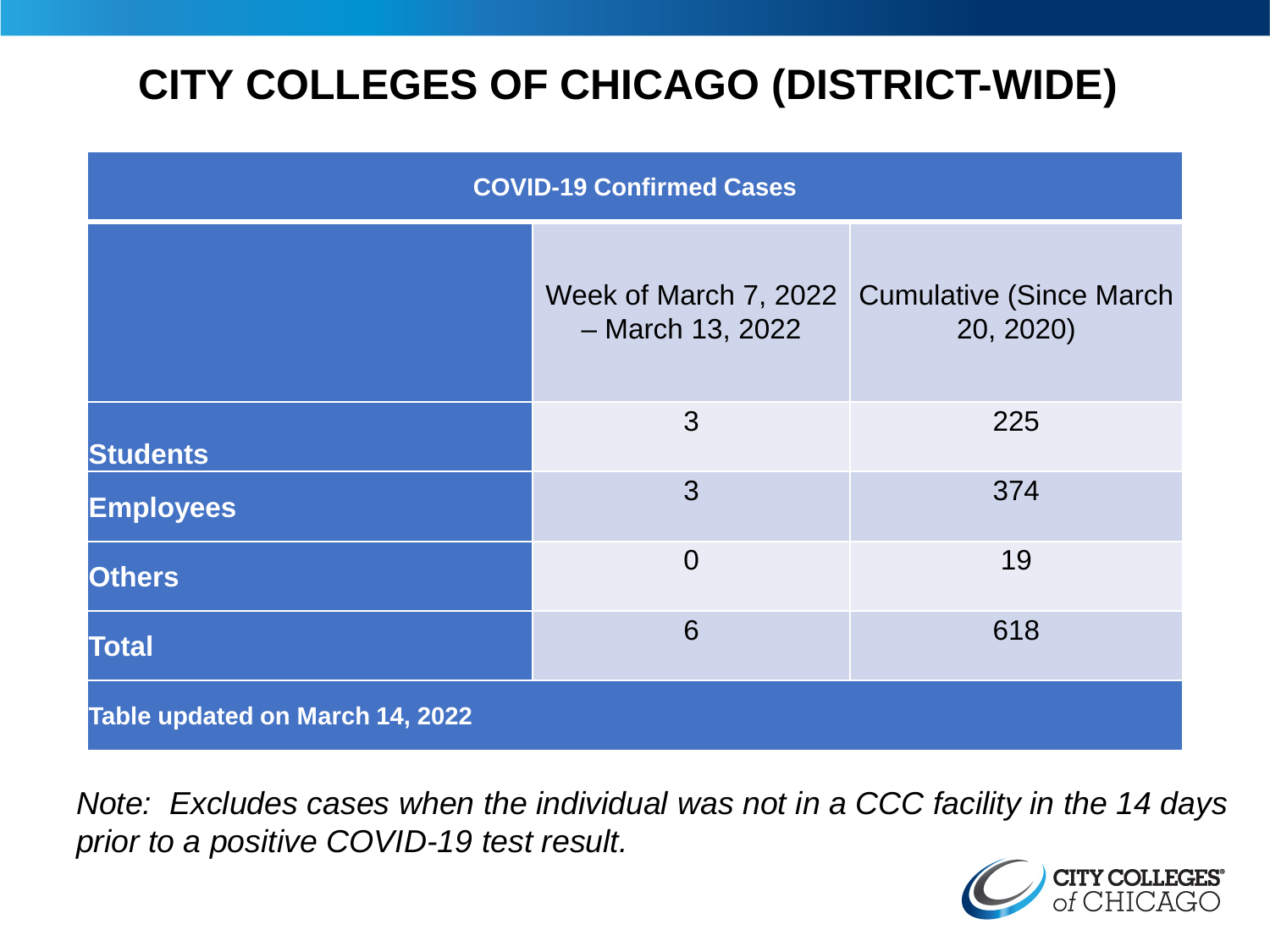### **DALEY COLLEGE**

| <b>COVID-19 Confirmed Cases</b> |                    |                                                            |
|---------------------------------|--------------------|------------------------------------------------------------|
|                                 | $-$ March 13, 2022 | Week of March 7, 2022 Cumulative (Since March<br>20, 2020) |
| <b>Students</b>                 | $\overline{0}$     | 20                                                         |
| <b>Employees</b>                | 1                  | 45                                                         |
| <b>Others</b>                   | $\overline{0}$     | 3                                                          |
| <b>Total</b>                    | 1                  | 68                                                         |
| Table updated on March 14, 2022 |                    |                                                            |

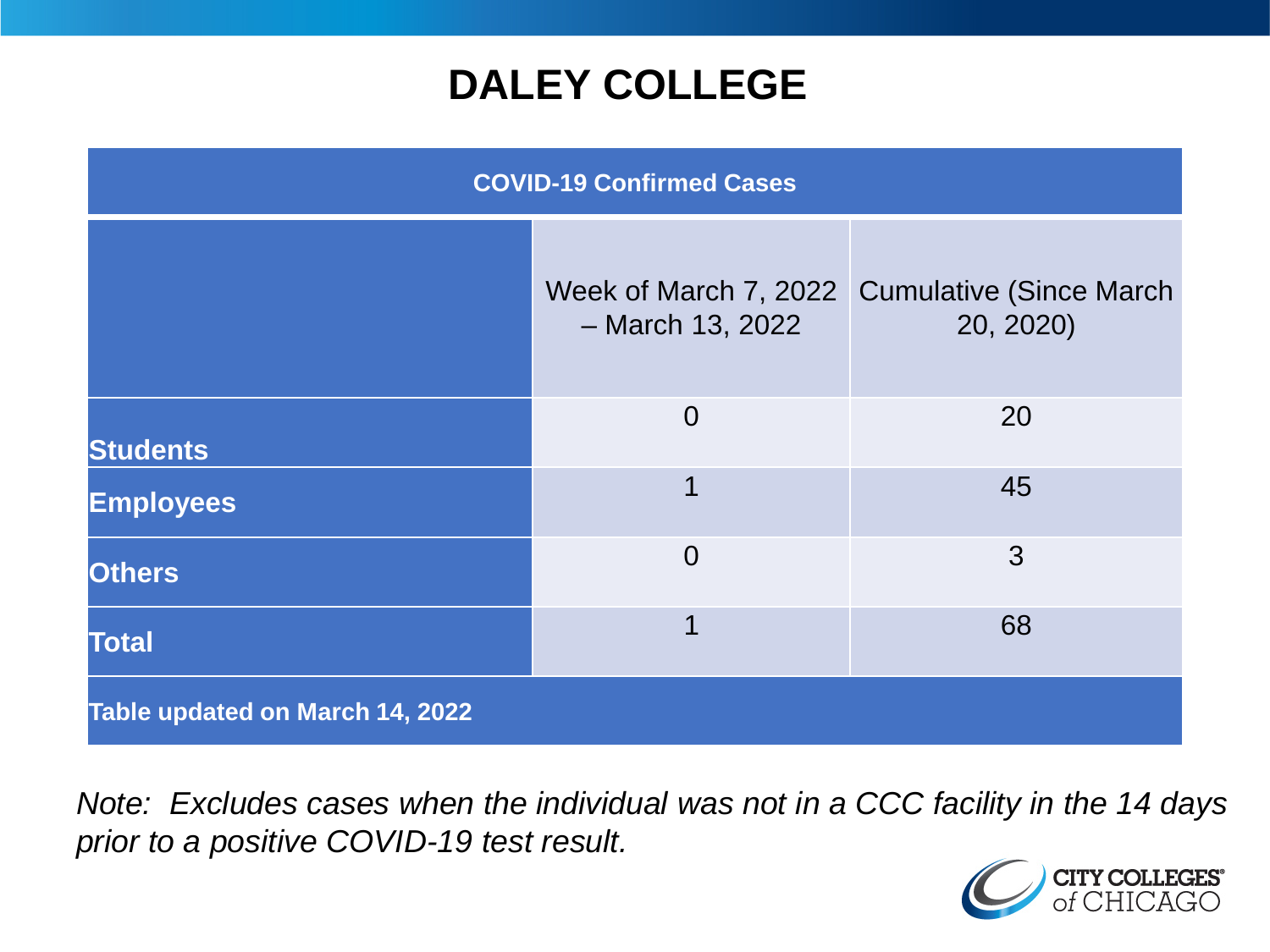### **HAROLD WASHINGTON COLLEGE**

| <b>COVID-19 Confirmed Cases</b> |                                             |                                              |
|---------------------------------|---------------------------------------------|----------------------------------------------|
|                                 | Week of March 7, 2022<br>$-$ March 13, 2022 | <b>Cumulative (Since March)</b><br>20, 2020) |
| <b>Students</b>                 | 1                                           | 33                                           |
| <b>Employees</b>                | $\Omega$                                    | 35                                           |
| <b>Others</b>                   | $\overline{0}$                              | $\overline{2}$                               |
| <b>Total</b>                    | 1                                           | 70                                           |
| Table updated on March 14, 2022 |                                             |                                              |

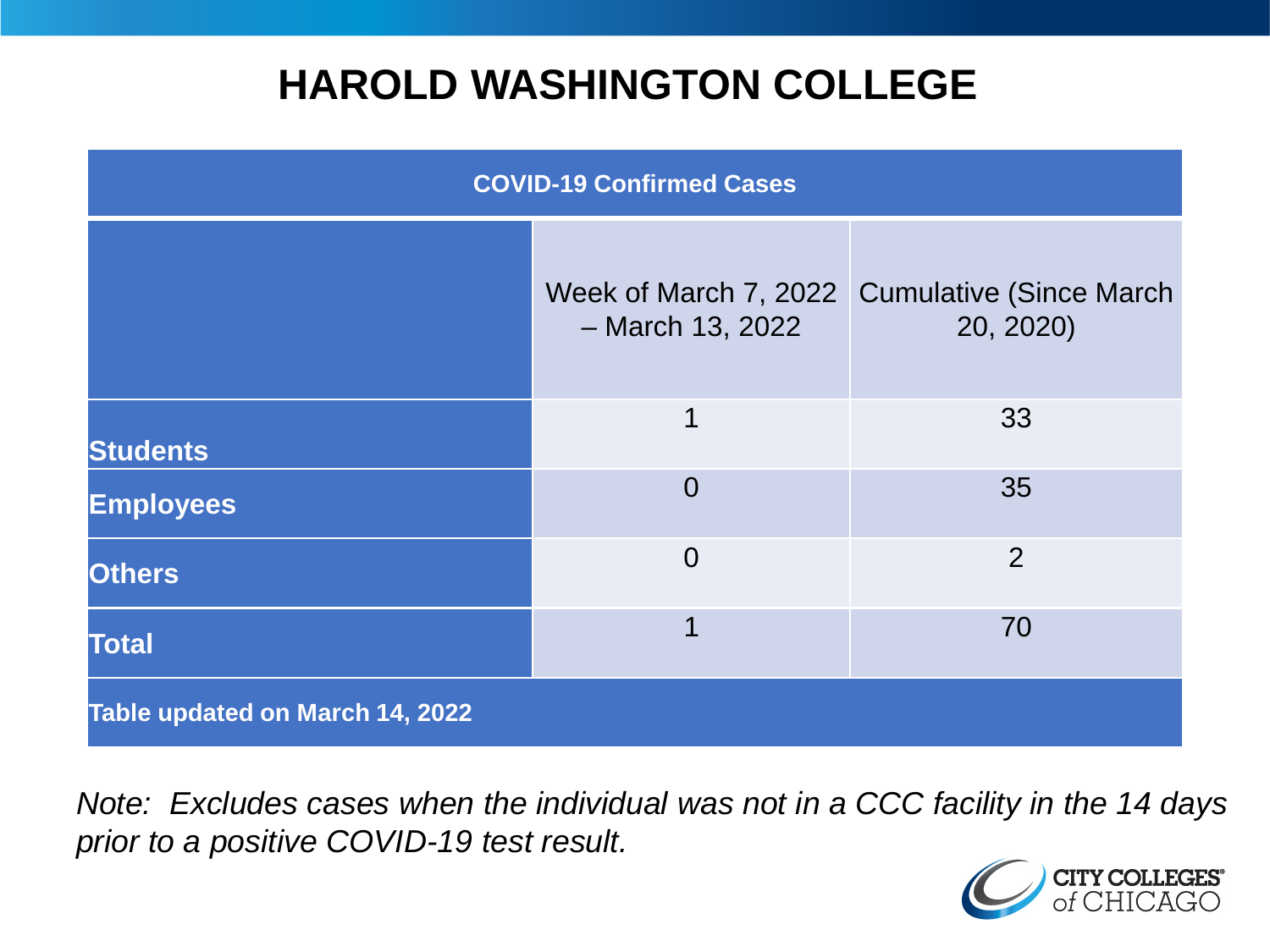### **KENNEDY-KING COLLEGE**

| <b>COVID-19 Confirmed Cases</b> |                                             |                                              |
|---------------------------------|---------------------------------------------|----------------------------------------------|
|                                 | Week of March 7, 2022<br>$-$ March 13, 2022 | <b>Cumulative (Since March)</b><br>20, 2020) |
| <b>Students</b>                 | $\overline{0}$                              | 12                                           |
| <b>Employees</b>                | $\overline{0}$                              | 63                                           |
| <b>Others</b>                   | $\overline{0}$                              | $\overline{2}$                               |
| <b>Total</b>                    | $\overline{0}$                              | 77                                           |
| Table updated on March 14, 2022 |                                             |                                              |

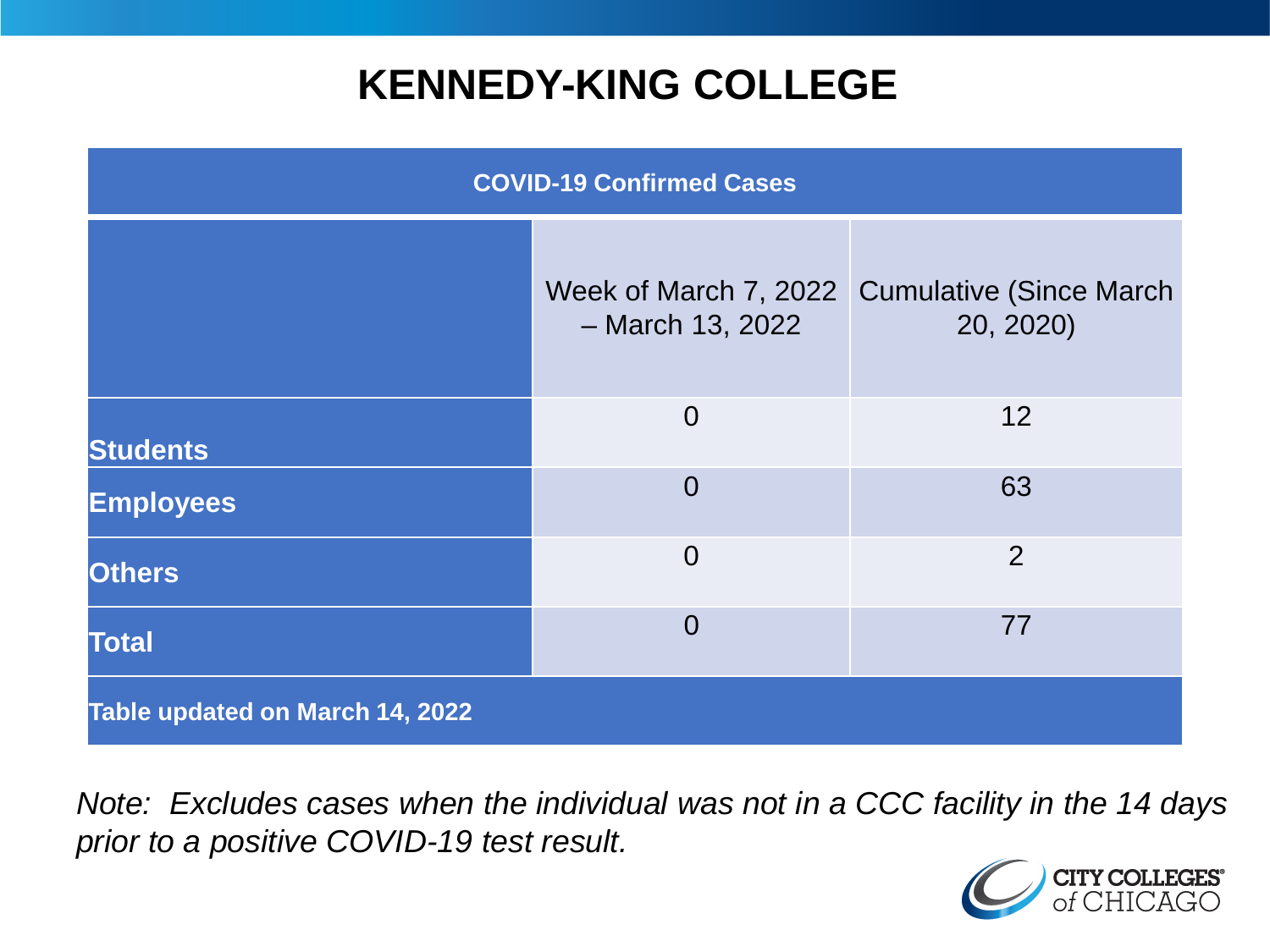## **MALCOLM X COLLEGE**

| <b>COVID-19 Confirmed Cases</b> |                                             |                                              |
|---------------------------------|---------------------------------------------|----------------------------------------------|
|                                 | Week of March 7, 2022<br>$-$ March 13, 2022 | <b>Cumulative (Since March)</b><br>20, 2020) |
| <b>Students</b>                 | 1                                           | 77                                           |
| <b>Employees</b>                | 1                                           | 70                                           |
| <b>Others</b>                   | $\overline{0}$                              | 3                                            |
| <b>Total</b>                    | $\overline{2}$                              | 150                                          |
| Table updated on March 14, 2022 |                                             |                                              |

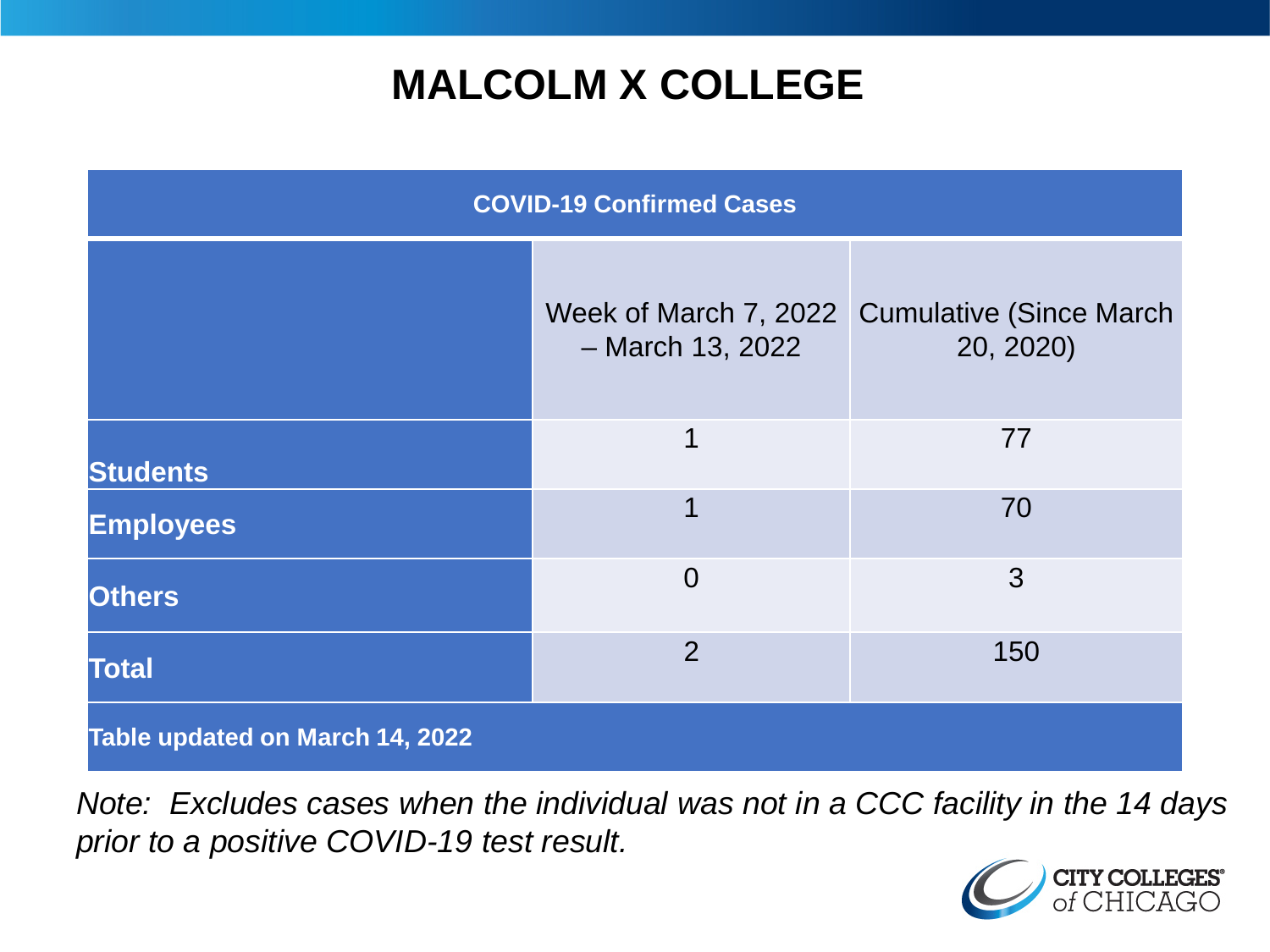# **OLIVE-HARVEY COLLEGE**

| <b>COVID-19 Confirmed Cases</b> |                                             |                                              |
|---------------------------------|---------------------------------------------|----------------------------------------------|
|                                 | Week of March 7, 2022<br>$-$ March 13, 2022 | <b>Cumulative (Since March)</b><br>20, 2020) |
| <b>Students</b>                 | $\overline{0}$                              | 13                                           |
| <b>Employees</b>                | $\Omega$                                    | 50                                           |
| <b>Others</b>                   | $\overline{0}$                              | 5                                            |
| <b>Total</b>                    | $\Omega$                                    | 68                                           |
| Table updated on March 14, 2022 |                                             |                                              |

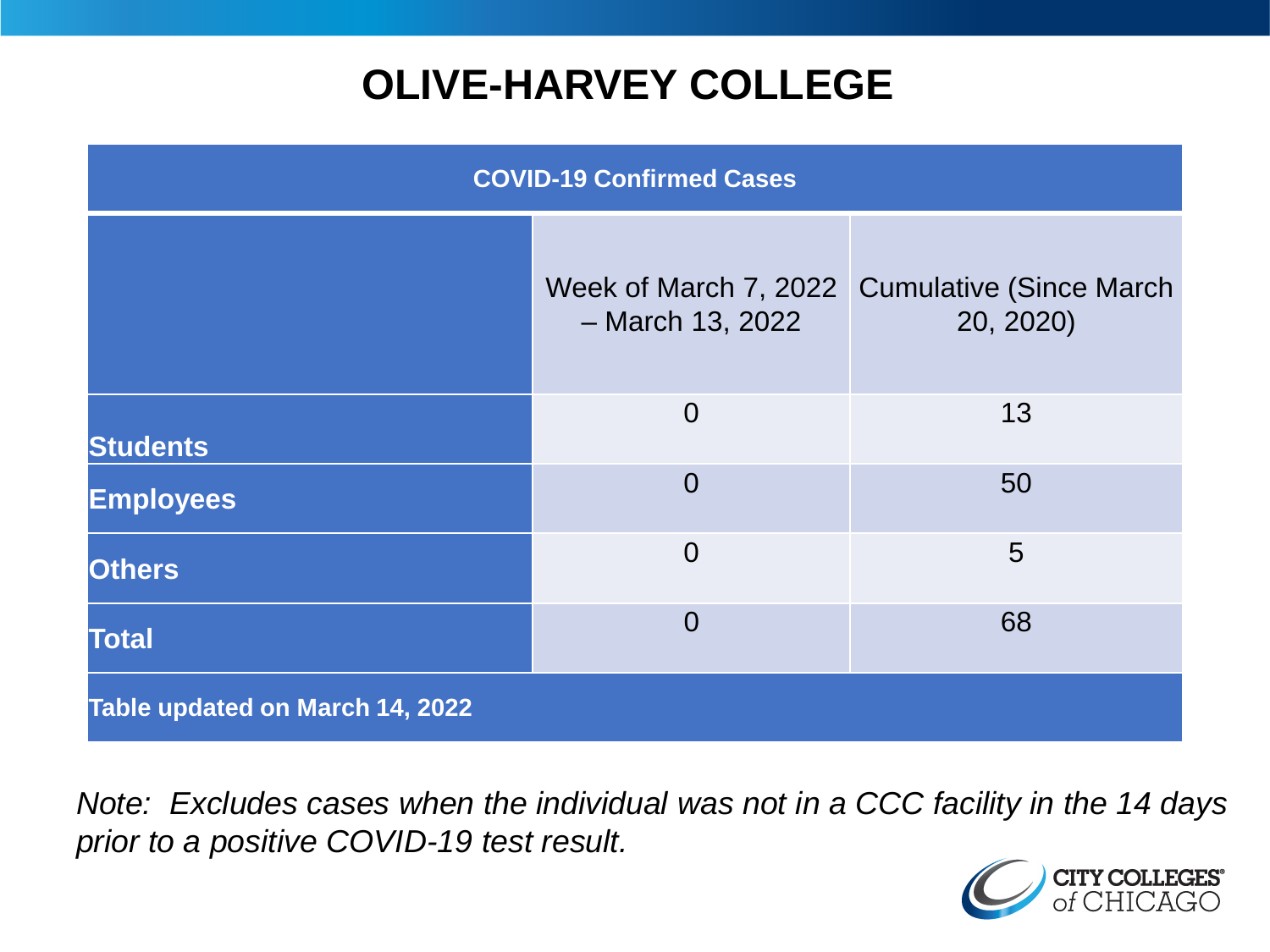### **TRUMAN COLLEGE**

| <b>COVID-19 Confirmed Cases</b> |                    |                                                            |
|---------------------------------|--------------------|------------------------------------------------------------|
|                                 | $-$ March 13, 2022 | Week of March 7, 2022 Cumulative (Since March<br>20, 2020) |
| <b>Students</b>                 | 1                  | 32                                                         |
| <b>Employees</b>                | $\overline{0}$     | 59                                                         |
| <b>Others</b>                   | $\overline{0}$     | $\overline{0}$                                             |
| <b>Total</b>                    | 1                  | 91                                                         |
| Table updated on March 14, 2022 |                    |                                                            |

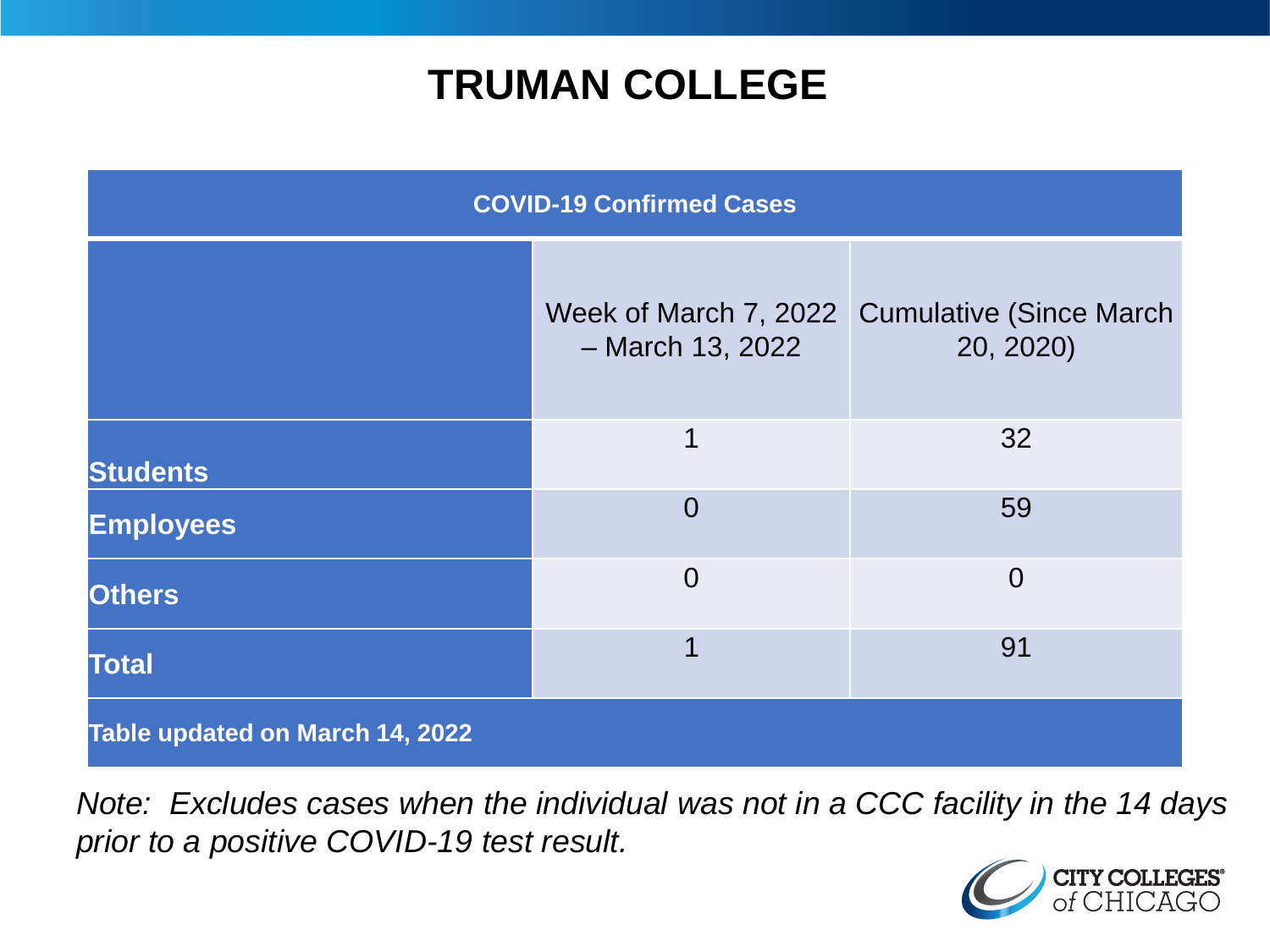### **WRIGHT COLLEGE**

| <b>COVID-19 Confirmed Cases</b> |                    |                                                            |
|---------------------------------|--------------------|------------------------------------------------------------|
|                                 | $-$ March 13, 2022 | Week of March 7, 2022 Cumulative (Since March<br>20, 2020) |
| <b>Students</b>                 | $\overline{0}$     | 38                                                         |
| <b>Employees</b>                | 1                  | 44                                                         |
| <b>Others</b>                   | $\overline{0}$     | $\overline{2}$                                             |
| <b>Total</b>                    | 1                  | 84                                                         |
| Table updated on March 14, 2022 |                    |                                                            |

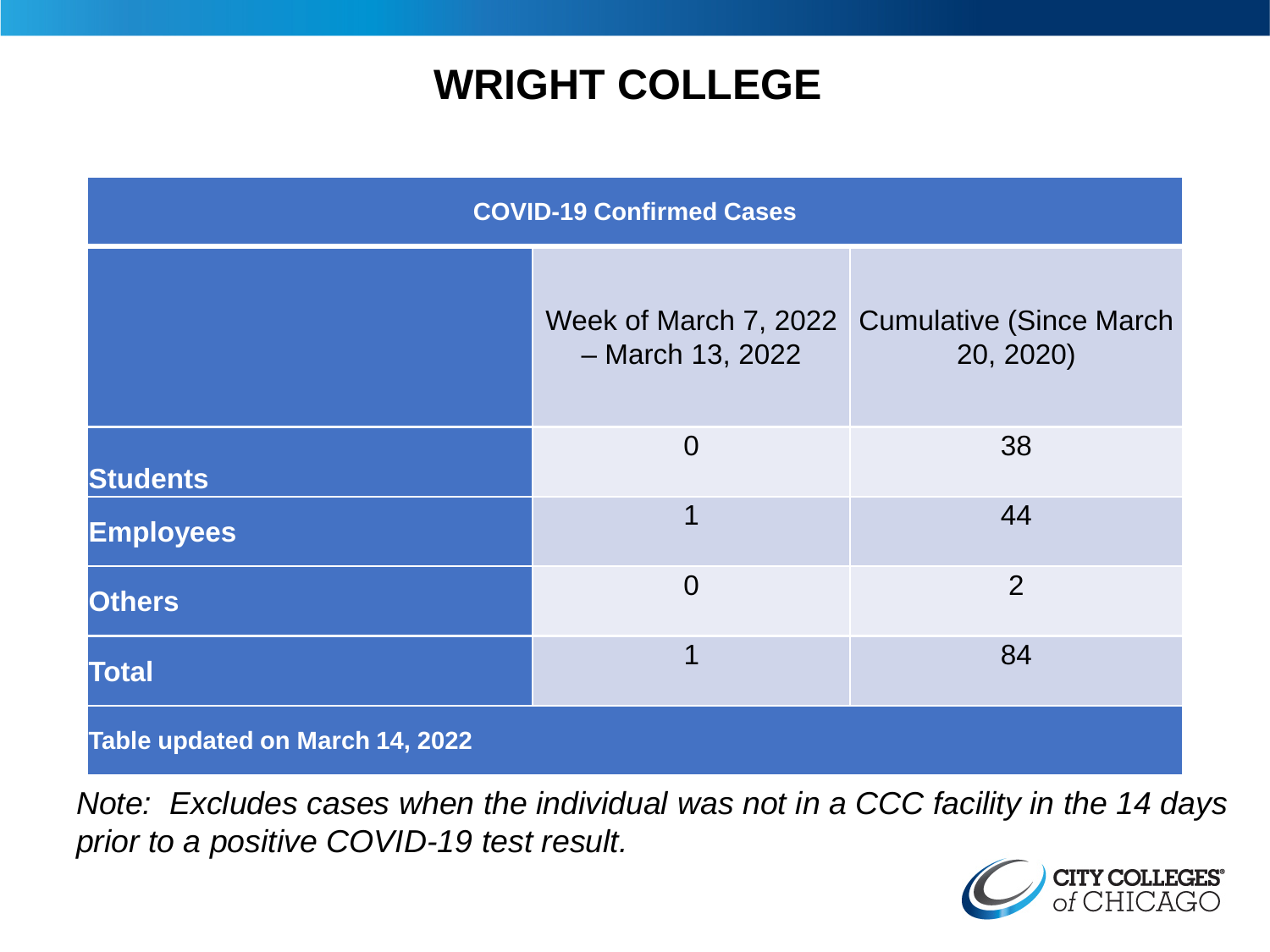#### **180 N. WABASH**

| <b>COVID-19 Confirmed Cases</b> |                                             |                                             |
|---------------------------------|---------------------------------------------|---------------------------------------------|
|                                 | Week of March 7, 2022<br>$-$ March 13, 2022 | <b>Cumulative (Since March</b><br>20, 2020) |
| <b>Students</b>                 | $\overline{0}$                              | $\overline{0}$                              |
| <b>Employees</b>                | $\overline{0}$                              | $\overline{7}$                              |
| <b>Others</b>                   | $\overline{0}$                              | 2                                           |
| <b>Total</b>                    | $\overline{0}$                              | 9                                           |
| Table updated on March 14, 2022 |                                             |                                             |